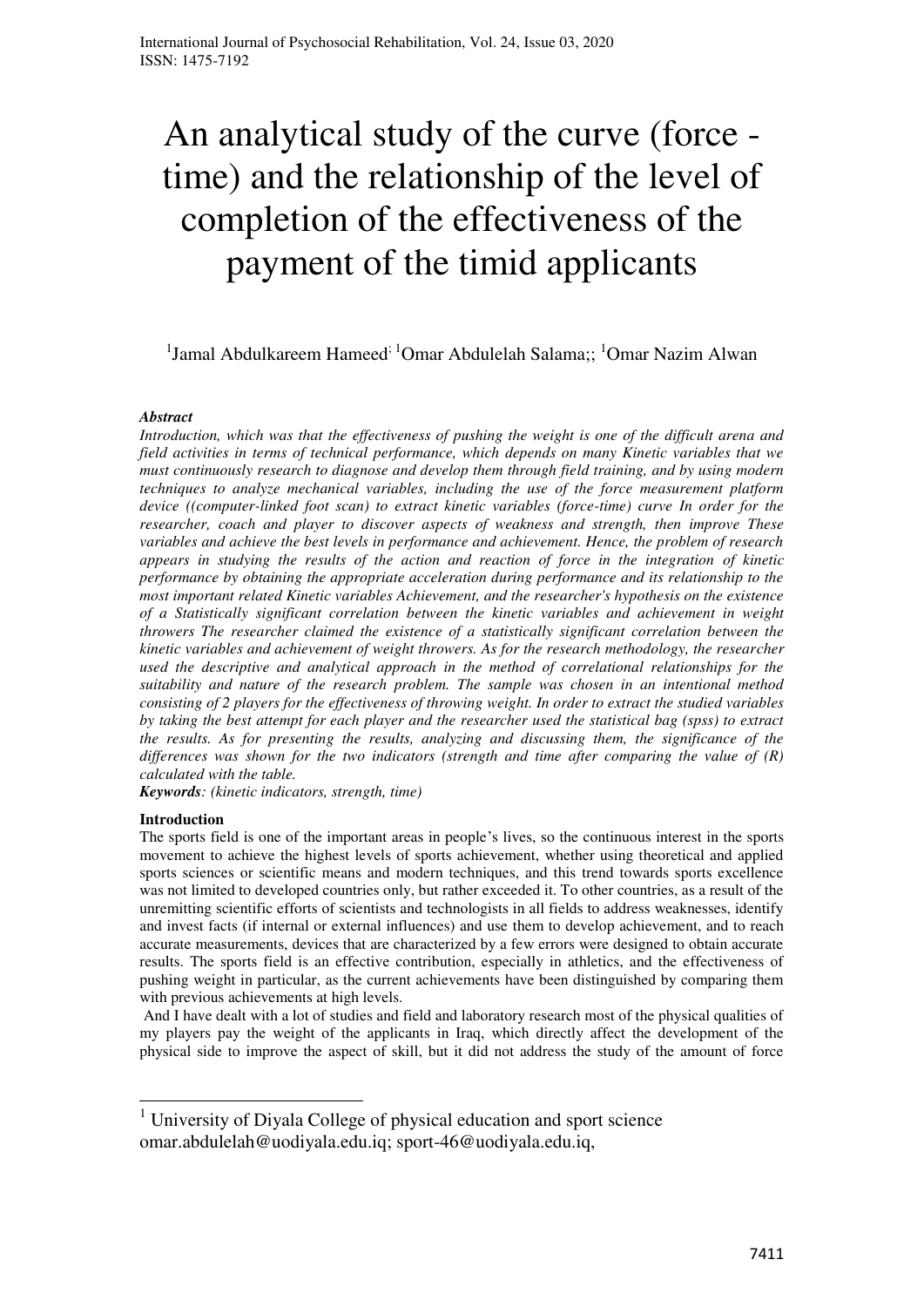exerted by the motive of gravity during a certain period of time To identify the real values of the force exerted during the motor performance to reach the high achievement.

 Therefore, studying the effectiveness of pushing the weight using biomechanics to achieve advanced results by studying the forces affecting it or using different methods, tools and technical devices enables the learners to identify precise mechanical details that give us indicators (weak technical performance of effectiveness) that were not previously known in this way, which arrived to her today.

 The stage of preparedness and balling and Piste in pushing the weight in the preliminary stage, which should be in which to get a to put the right to prepare for the main phase to push the weight of Piste perform the correct format , and access to the payment and then do the main section in performance and is pushing the weight of far away as possible as it depends all A stage from the previous and subsequent stages leading to a high achievement by acquiring the appropriate kinetic energy and transferring it to the weight to achieve the achievement.

 Hence the study and research of the characteristics of the (force-time) curve to identify (the maximum and least force recorded on the curve, the maximum and minimum time for this force, the average force, the area under the curve) for the final stage of the weight-push players that have a direct impact on the achievement of pushing the weight.

 Therefore, the importance of the research is manifested in studying the relationship between the amount of force exerted to push the weight and the elements related to it (such as the speed in the arm and other joints) for the final stage to push the weight.

# **Research Methodology**

*Research Methodology***:** The researcher used the descriptive and analytical approach in a manner appropriate to the relational relations and the nature of the research problem**.** 

*Research sample***:** The sample consisted of Al- Jaish Club players, numbering two players, who were chosen by the intentional method.

*Research tools***:** video camera type Nikon Number (1). Legal weight number (4). Laptop type Del Number (1). Platform power measurement ( foot scan Size 40 x 60 cm. Kinetic analysis of the program ( Kenova ) Tape measure a length of 2 0 meters.

## **Search Procedures**

*Research variables:*Identified the most important variables (Elkin Tekah) some d refer to scientific sources in Alp, as well as scientific sources in A B forces were chosen variables ( force - time ).

*Field experience:* to go run the researcher that field experience on 2/1/202 1 stadium Faculty of Physical Education and Sports Science / University of Baghdad , as it has been subjected to sample members of the search process of filming the technical performance of the effectiveness of throwing the weight one day .... I have given each Rami six attempts (by law International (in the case of their number (8) players or less (Qassem Hassan: 1991: 149) after placing the power platform (foot scan) connected to the computer in the area of the double anchor of the foot, i.e. the final throwing stage. The best attempt each shooter had was then selected for analysis. As for the analysis camera, it was placed on the side of the shooting range on the right, at a distance from the center of the throwing circle (5 m) and at a height of (1.5 m) from the center of the camera focus to the ground. Kenova) to measure the studied kinematic variables

*Statistical methods***:** After collecting the data, the researcher to analyze statistically the aid of the statistical system (spss)

#### **Results**

This section includes the presentation of the results reached by the researcher that, analyzing and discussing them through the kinetic analysis of the variables, as they have been converted into tables and graphic forms as they are illustrative tools for the research, and that analyzing the information means extracting quantitative and qualitative scientific evidence and indicators that prove the answer to questions and confirm the acceptance of its hypothesis or not. Acceptance of it (Hussain: 1987: 376) In order to know the results of the kinetic analysis in the effectiveness of throwing the special weight of the research sample, the results were organized and presented as follows:

## **1 - Presenting, analyzing and discussing the results of the (force-time) curve characteristics.**

 The results and shapes of the (power-time) curves showed that there is a difference in the values of these variables during the attempts carried out by the research sample members, which are supposed to be on a relative similarity in their values, given that the research sample members represent the highest numerical level in this activity in Iraq. They have a mechanism in motor performance due to the training age in which they practiced this activity and the level they reached at the country level. As shown in Table (1)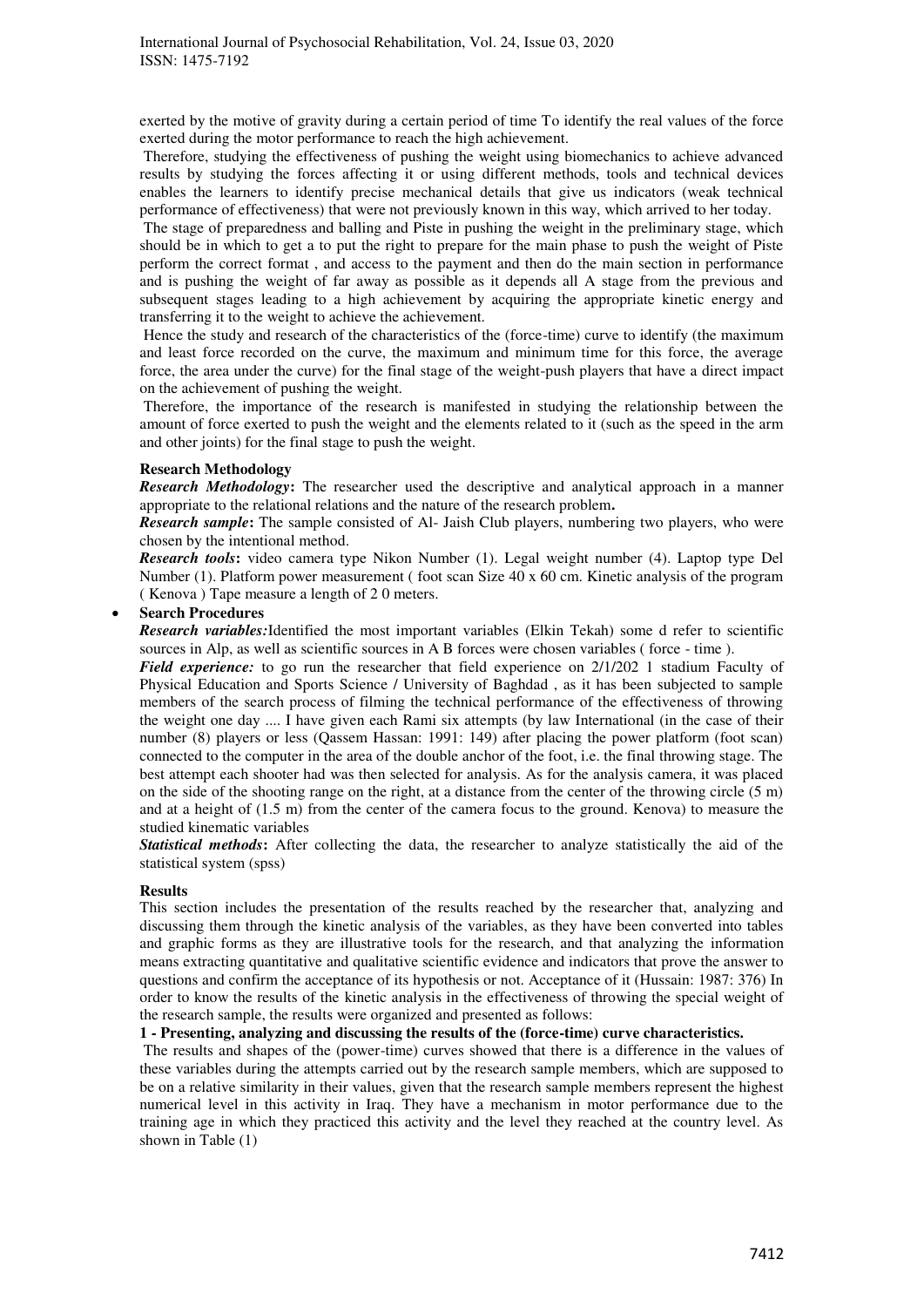| The table (1) shows the arithmetic means and standard deviations of the research variables for |
|------------------------------------------------------------------------------------------------|
| the sample members                                                                             |

|                | variable                           | neasuring | Arithmetic<br>mean | standard<br>deviation |  |  |  |  |
|----------------|------------------------------------|-----------|--------------------|-----------------------|--|--|--|--|
| a              | Strength-Time Properties (Kinetic) |           |                    |                       |  |  |  |  |
|                | less powerful                      | net       | 204.75             | 59.30                 |  |  |  |  |
| 2              | less powerful time                 | W         | 0.180              | 0.033                 |  |  |  |  |
| 3              | maximum force                      | net       | 1218.16            | 20.08                 |  |  |  |  |
| $\overline{4}$ | time max power                     | W         | 0.258              | 0.036                 |  |  |  |  |
| 5              | <b>RMS</b>                         | net       | 1242.84            | 25.33                 |  |  |  |  |
| 6              | Strength rate $(AV)$               | net       | 525.81             | 63.87                 |  |  |  |  |

Table ( 1 ) shows that the members of the research sample have achieved values for the arithmetic means in the kinetic variables under study that express the real physical level in which they were distinguished by the effectiveness of pushing the weight, as it is noted that the arithmetic mean of the least strength in the curve was (204.75) with a standard deviation of ( 59.30), as well as the arithmetic mean for a less powerful time in the curve was (0.180), with a standard deviation of (0.033).

 The arithmetic mean of the maximum strength was (1218.16) with a standard deviation of (20.08), and the arithmetic mean of the maximum strength time was (0.258) with a standard deviation of (0.036),

 As for (RMS) its arithmetic means appeared (1242.84) with a standard deviation of (25.33), while the power average appeared for it (525.81) with a standard deviation of (63.87).

The achievement also appeared with an arithmetic mean (15.64) and a standard deviation (0.28) which gives the possibility to study the correlations between the kinetic variables that they are characterized by.

2 - **Presenting the results of the correlation matrix of the kinetic variables with each other and the achievement, analyzing and discussing them.**

 Table (2) shows the matrix of correlations for the kinetic variables with each other and achievement, as the results of the correlation relationships show the fact that these variables are related to some of them, and therefore we can judge whether there is a logical integration between the physical attributes related to the nature of the performance to be achieved for players pushing weight or No, in order to be able to judge the extent to which these variables are interconnected with each other on the one hand and with the achievement on the other hand among the research sample members or not.

| achievement in effective payment of gravity |                 |             |                  |          |                  |            |             |
|---------------------------------------------|-----------------|-------------|------------------|----------|------------------|------------|-------------|
| achievemen<br>Variables                     | powerful<br>ess | time<br>its | maximum<br>force | its time | Strength<br>rate | <b>RMS</b> | achievement |
| less powerful                               |                 | 0.427       | $-0.393$         | 0.088    | $-0.292$         | 0.56       | 0.366       |
| less powerful time                          |                 |             | $-0.56$          | $-0.374$ | $-0.412$         | 0.38       | 0.0145      |
| maximum force                               |                 |             |                  | 0.627    | 0.747<br>∗       | $0.67 *$   | $0.656*$    |
| time max power                              |                 |             |                  |          | $-0.94*$         | 0.46       | $0.754*$    |
| <b>Strength rate</b>                        |                 |             |                  |          |                  | $0.740*$   | $0.897*$    |
| <b>RMS</b>                                  |                 |             |                  |          |                  |            | $0.661*$    |
| achievement                                 |                 |             |                  |          |                  |            |             |

**Table (2) Matrix shows the results of the special links kinetic variables with each other and achievement in effective payment of gravity** 

 $*$  D at the level (0.05) and the degree of freedom (10)

- Tabular value (0.57)

 We note that the values of the correlation coefficient between the least powerful variable were not significant with its time, as well as with the maximum strength, time and average force and RMS achievement, and this indicates that Variable for S force were not required level in the research sample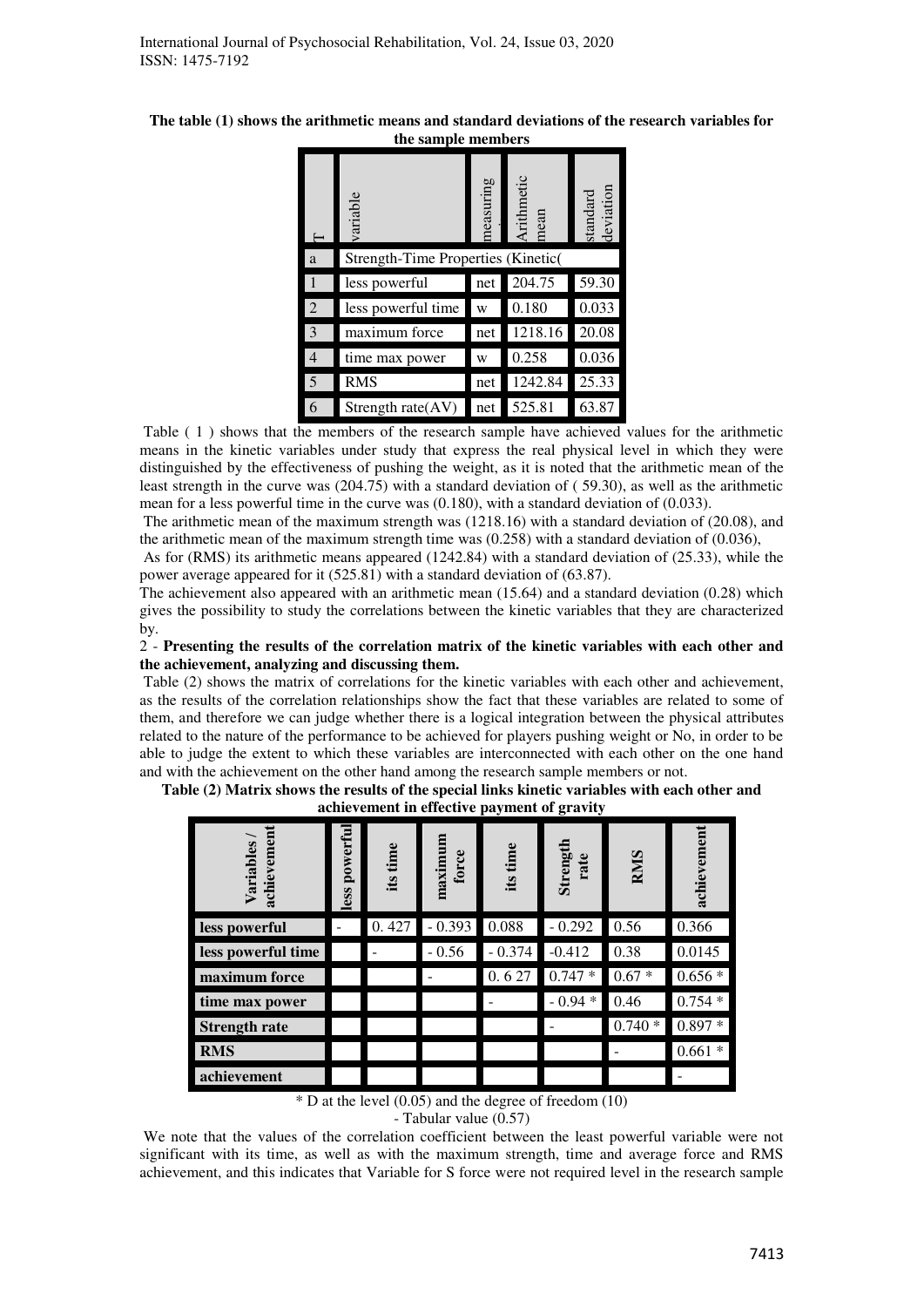(applicants) as it is assumed that the relationship function with the results of the rest of the variables, especially with the time to link the force completed in time to achieve the force show the explosive and required even when using less power both when preparing for the performance of payment and Piste or when preparing to perform The final payment, the value of the correlation with time (0.06) appeared, which is much less than the tabular value of the correlation, which indicates the absence of a statistically significant relationship (significant). It is clear to the researchers from this that there is little emphasis on the correlation of explosive and rapid strength training for the two men when training players push the weight.

Also, the correlation relationship was not between the least force and each of the maximum force, its time and average force and RMS and achievement, as the calculated correlation values appeared, respectively (-0.393), (0.088), (-0.292), (0.56), and (0.366), and all of these values are less than the tabular value of (0.57), And saw Z researchers that with the strength in the muscles of the two men contribute to speed the transition and the required payment to the player to pay the weight , but he noted the weakness of the relationship between the kinetic indicators for the curve of force time and which reflects the change of power in the muscles of the man driving in every moment of Time, as it is assumed that the relationships are interconnected with each other in these indicators to ensure the integration of the technique and the achievement of high flow in the technical performance, which serves the interconnection of the performance stages of this activity and the achievement of good achievement and response, since these variables are related to the work of the muscles of the material of the legs, and you see that there must be A role for the muscles of the arms in achieving good results in these variables, as the role of the movements of the arms lies in the integration of harmonic movements during gliding and moving, as well as in the final push position. From this point of view, it is clear that there is a lack of integration in the physical characteristics that belong to the explosive and rapid force among the members of the research sample as a result of the absence of a correlation in the characteristics of the curve that expresses the amounts of these forces exerted upon performance, and that the integration of this physical aspect must be emphasized for them because it is one of the necessary and necessary aspects for the integration of the motor performance of heavy weight players, and perhaps this is one of the reasons that are looking for solutions to raise the level of performance and achievement for Iraqi heavyweight players, as the achievement in this activity suffers from a clear weakness at the Arab, Asian and international levels.

 The relations of the results of the correlation between less power time and other variables may not function relationships all appeared statistically as in the variable that preceded it, as was the correlation between this variable and the variables of maximum force, and its time, and the rate of registered force values to him , (RMS), And achievement respectively ( - 0.56 ), ( - 0.374 ), ( -0.412 ), ( 0:38 ), ( 0.0145 ), the correlation values are not statistically significant because it is less than the tabular value (0.57) under the degree of freedom (10) and the level of significance (0.05), and this is logical because the time of less force is related to the value of this accomplished force that was discussed previously, which was not at the level of ambition that qualifies the weight players to achieve integration in this push, and the higher and smoother the force push was, the kinematic and kinetic appearance Well, as (Muhammad Yusuf Al-Sheikh : 1996: p. 78 ) points out that "the more the path of the forces is streamlined, the movement is also fluid, and this is called dynamic formation, meaning the path of the force in relation to time for this movement."

 And the correlation function appeared (moral) between the variable results of maximum force and all of its time rate take a step and the values of (RMS) And childbearing Bl, bugs yum of correlation  $(0.747)$ ,  $(0.67)$ ,  $(0.656)$ ,  $(0.627)$  respectively, and the irrigation researchers that the movements of the two men harmonic during a performance and a clear role in the integration of achieving maximum force required to give the high power rates during the performance, as well as with the sum of squares of the values of strength recorded on the curve ( RMS) , Affecting a whole to give the body movement and speed required to give the tool the momentum linear required to achieve a better horizontal distance, and as a result appeared relationship function with achievement also, Wei attributed its researchers cause it to the piste movement and the final payment is one of the basic movements exercised by the player of gravity During the different training stages, and that the training that the research personnel are exposed to as they represent elite players , has led to the development of these movements as a result of repetition of training on them, which gave integration in the application of the required force within the performance time and this affected the characteristics of the value of the maximum force recorded on the curve and its time, which made the flow The movement of the sample members positively affects the flow of (force - time), as it is mentioned (Wajeeh Mahjoub: 1987: p. 178) that "the flow means integration in motor performance and the highest level reached by the athlete." As a result, the relationship between the maximum recorded strength and achievement was statistically significant. .